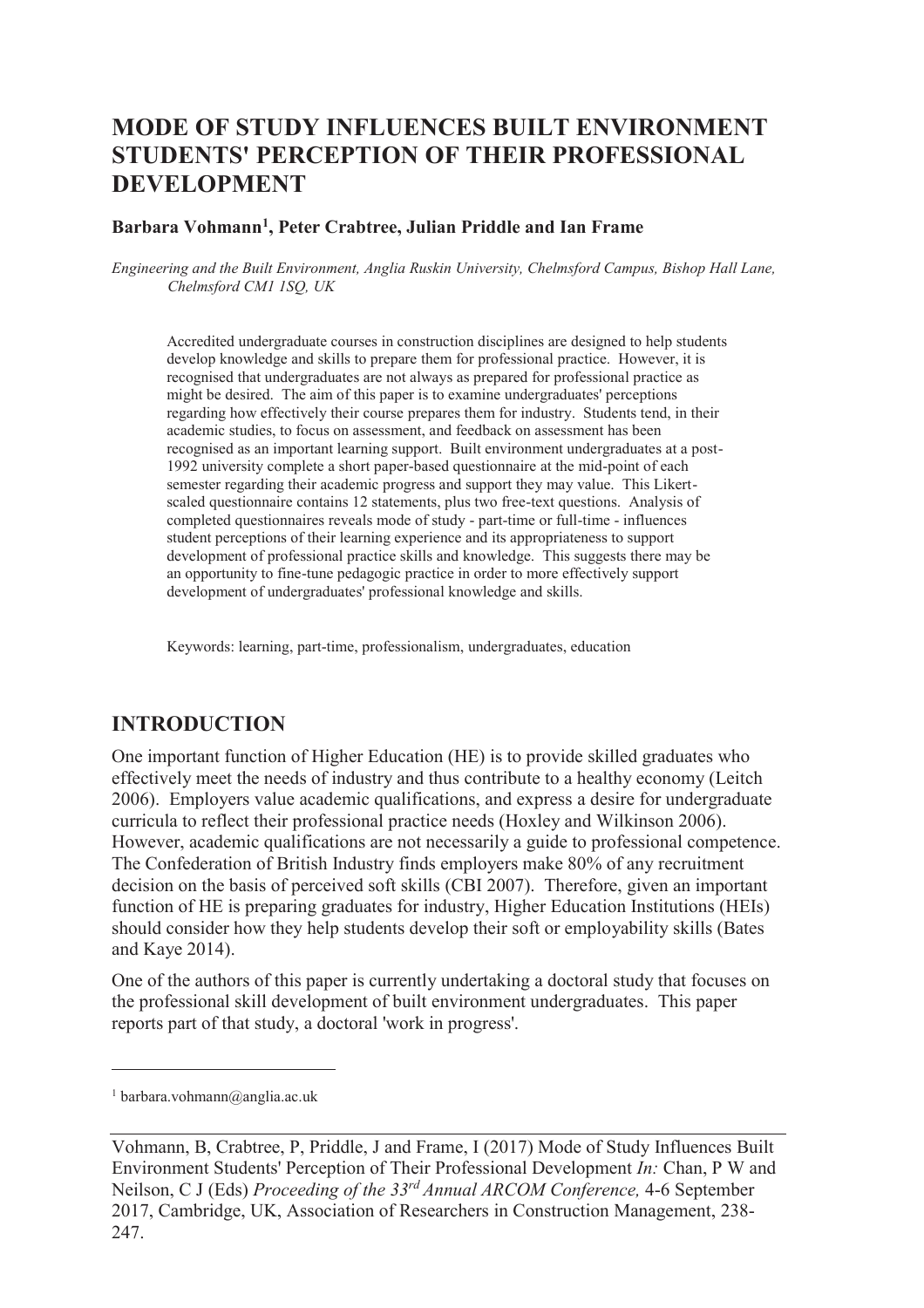Students express concern for how their course will prepare them for their professional life (Voss, Gruber and Szmigin 2007). In particular, their concern is with employment opportunities (Kandiko and Mawer 2013). To this end, students value practice-based longitudinal assessment (Bates, *et al*., 2013). The learning goals of undergraduates and of employers converge around academic knowledge and development of professional practice skills. Yet it appears there is some divergence between desire and practice, as 65% of employers want HEIs to be better at developing undergraduates' employability skills (CBI 2012). This highlights the value of developing students professional practice skills as well as their academic knowledge. But delivering this presents some dilemmas and challenges for HEIs.

The aim of this paper is to examine undergraduates' perceptions at the mid-point of a semester regarding how effectively their course is preparing them for professional practice, and whether assessment and feedback effectively support their learning. The objectives of this paper are first to explore key issues through a literature review, and second to analyse student evaluations of their learning experience.

This study was undertaken at a post-1992 university. In the case of built environment courses, more than half of students study part-time. They attend university one day per week, spending the remaining four days per week employed in professional practice, whereas full-time students' classes are distributed across the week and many of these students have limited or no industrial experience. All but one of these courses are professionally accredited, and students on the non-accredited course often ultimately seek to progress to an accredited one.

## **THEORETICAL PERSPECTIVES**

#### **Accountability in Higher Education**

In order to promote public accountability of HEIs and help prospective students make informed choices (HEFCE 2016), final year undergraduates evaluate various aspects of their learning experience through the National Student Survey (NSS), results of which are publically available. From this data, some weaknesses in built environment students' experience are apparent. More than other undergraduates, built environment undergraduates evaluate feedback to help clarify things they did not understand as the weakest part of their academic experience. Across all courses overall satisfaction is approximately 64% for feedback, whereas for construction management courses this figure is 53% (Lamond, Proverbs and Wood 2013). Built environment undergraduates also express concern regarding personal development, acquiring confidence and being intellectually challenged in their course (Lamond, Proverbs and Wood 2013). This is reflected in a concern some built environment employers express - graduates often lack employability skills (Rawlins and Marasini 2011). Thus, it appears that built environment undergraduates and employers have concerns that are not well addressed.

Built environment courses are designed to provide "skills and knowledge for a career in the global construction industry" (The Chartered Institute of Building 2016). However, a clear problem exists, to develop students' knowledge and skills as effectively as desired. This is all the more surprising, given that the curricula are designed taking into account the needs of industry and are approved by professional bodies. Understanding how best to meet undergraduates' learning needs may potentially be enhanced by the reflective practice of tutors, taking into account the changing needs of different groups of students and the mutable professional environment (Schön 1991).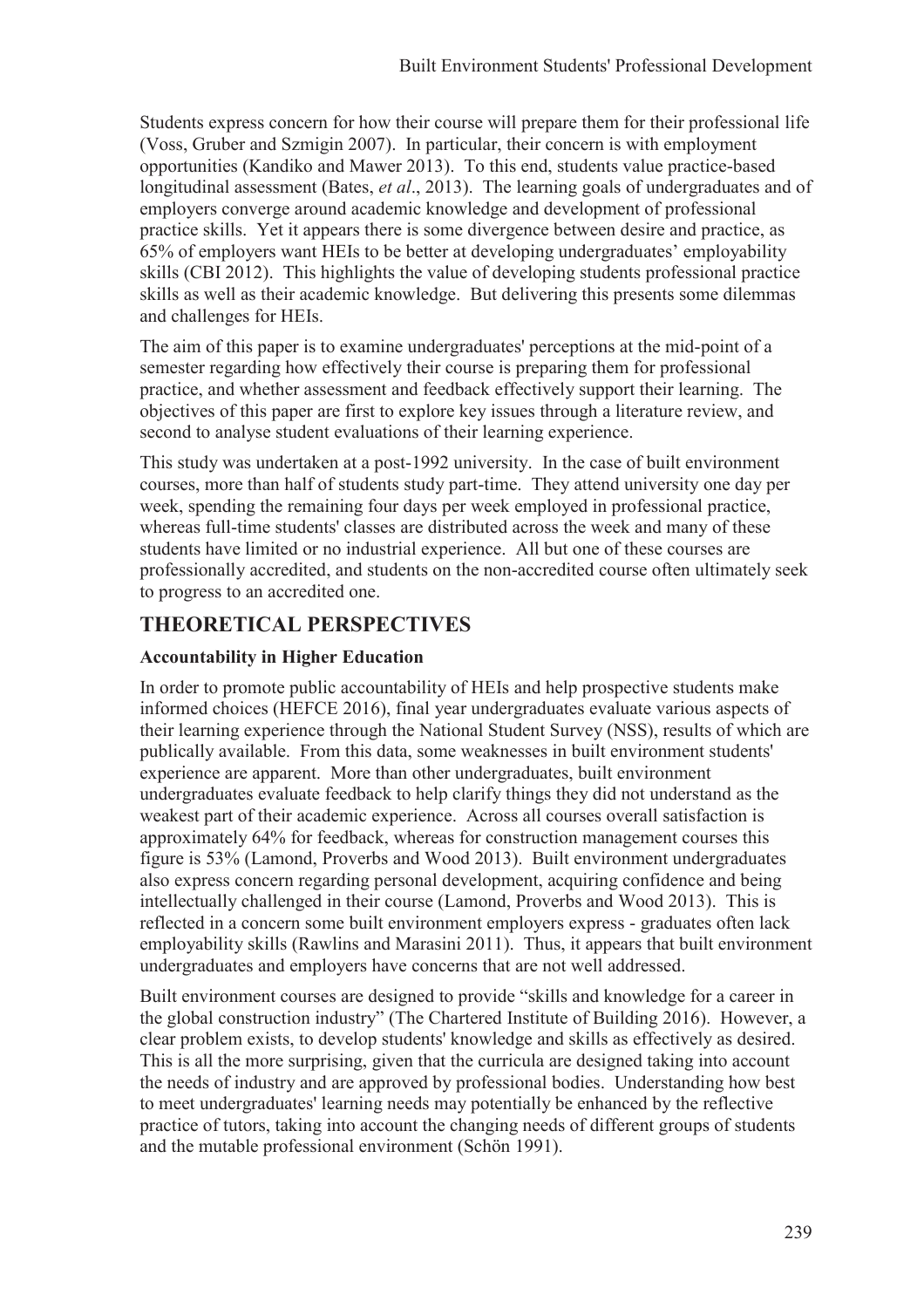### **Part-Time Study in Higher Education**

Studying in HE on a part-time basis has been recognised as valuable. It offers opportunities to those who might otherwise find it difficult to engage in formal education (Department for Business, Innovation and Skills 2011). Part-time HE contributes to social mobility and offers access to professions which for some groups might otherwise be difficult to obtain (HEFCW 2014). In 2015/16 there were 540,285 part-time students in the UK (Universities UK 2016), which represents almost one quarter of HE students. This is particularly interesting, given that HE offers the opportunity of enhanced earnings and also non-pecuniary advantages such as status (Blanden, *et al*., 2010). Further, parttime HE offers learners the opportunity to develop knowledge and skills that are valuable in their employment (Bertram, Mthiyane and Mukeredzi 2013; Callender and Little 2015). Students studying on a part-time basis and employed in practice have experience of benefits and challenges of the workplace, which offers additional opportunities for learning. Indeed, such employment provides students that are pragmatist or activist learners an opportunity to learn in a style of their preference (Honey and Mumford 1992), and provides a context for learning (Shaw and Ogilvie 2010).

Part-time students bring professional experience to their formal learning, whilst full-time students do not possess this experience. Built environment students tend to prefer learning by doing (Crabtree 2014). For part-time students this may represent an advantage in so far as they are learning at work. But it also raises questions as to how this learning may be developed to enhance students' knowledge and skills. However, the undergraduate curriculum is similar for all students. Little regard is given to the professional practice experience that part-time students bring to their formal learning; nor is thought given to how this experience may be developed (Bertram, Mthiyane and Mukeredzi 2013). Indeed, part-time learners sometimes experience a tension between their employment and their course (Gibbs, Jones and Oosthuizen 2013). Reflective practice offers students opportunity to improve (Argyris and Schön 1996) and may be one route to enhance learning.

### **Supporting Learners**

There exist difficulties for learners both with and without experience of professional practice (Hasson, McKenna and Keeney 2013). It is important to offer a learning experience that meets the needs of all learners in HE, regardless of their professional experience. Given that students focus in particular on assessment, providing assessment that is authentic to professional practice is valuable as a means to develop their professional knowledge and skills. However, real world conditions can be difficult to recreate (Ashford-Rowe, Herrington and Brown 2014). This illustrates some of the challenges facing built environment tutors as they seek to provide all undergraduates with an effective learning experience.

To develop students' learning, assessment feedback is also recognised as valuable (Hyatt, 2005) and should be integral to teaching (Hattie and Timperley 2007). The Quality Assurance Agency for Higher Education (QAA 2012) identify assessment feedback as playing an essential part in enhancing learning. Indeed, Eraut (2004) argues feedback is the most important contributor to learning, although it needs to be of a high quality to be effective (Sadler 1998). This paper contends that feedback tailored to mode of study could help students' academic learning and develop their professional practice skills.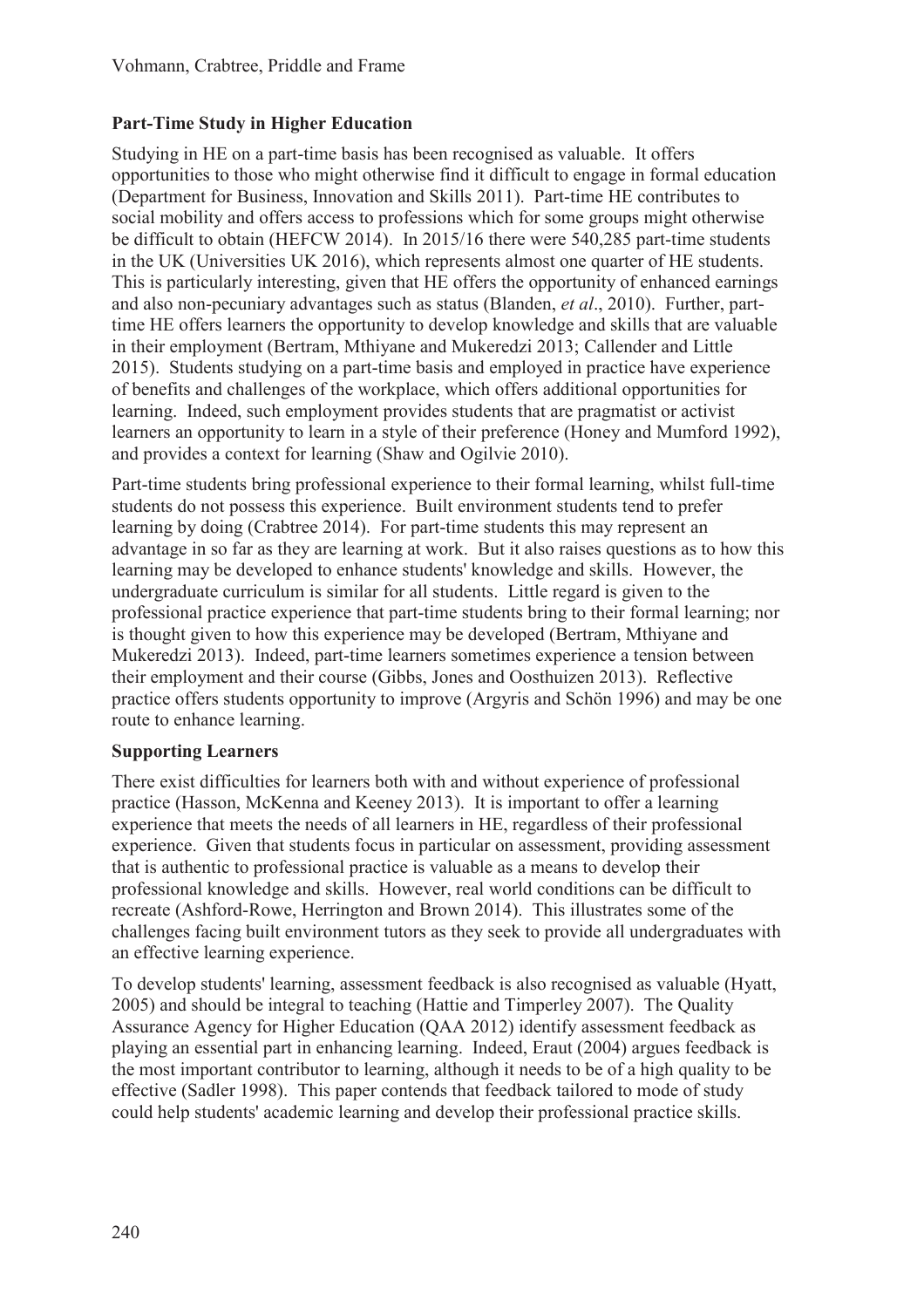## **METHOD**

Data were gathered during March 2017, which is the mid-point of the semester, at a post-1992 university. Within built environment, 569 undergraduates study part-time (59%) and 391 full-time at this university. This is in contrast to both the University and Faculty within which the Department sits, each of which have approximately 17% part-time students.

Built environment students are invited to complete a paper-based questionnaire at the mid-point of each semester regarding their academic progress on the modules they study. Although the questionnaire was not designed specifically for research, it is standardised across all modules offered by the Department and provides an opportunity to collect consistent responses from students. Because participants had to opt-in to the use of their responses for this study, there may have been some self-selection in the sampling, but this could not be quantified and is unlikely to have resulted in significant bias for the comparisons made here. This questionnaire contains 12 statements using a four-point Likert scale for responses - definitely agree, agree, disagree and definitely disagree. Likert scales have the advantage of being practical (Harland, Dawkin and Martin 2015), and such questionnaires can be relatively quick and easy to implement and analyse. There are also two free-text questions at the end of the questionnaire, and these are to identify what students most like about a module and what tutors can do to help them with any areas of concern. The questionnaire also inquired whether students are attending university on a part-time or full-time basis.

For the Department, the purpose of this questionnaire is two-fold. First, it allows tutors to identify any problems at an early enough stage so as to be able to undertake remedial action should it be required and to see whether students have any specific issues that could be resolved. Second, it is intended to encourage students to reflect on the progress of their learning, and identify any support that would benefit them. Tutors read the completed forms and respond if there are issues that need addressing, noting also those things that students' value. The questionnaire is regarded as a helpful tool in providing information which is then used to ensure that students' learning needs are effectively met. This student questionnaire is deemed informal and is not part of the formal university mechanism to gauge student perceptions of their learning experience, although the value of such questionnaires has been recognised (Vohmann, *et al*., 2015).

Ethical approval to undertake the research had already been secured using the University protocols. In addition, to protect participants, the questionnaire is anonymous and participants were asked to tick a box at the top of the questionnaire to confirm they were happy for their return to be included in anonymized research data. Tutors voluntarily provided their students' completed questionnaires for inclusion in this research. All returns were anonymous, the researcher had no information regarding which students or tutors had participated.

Of 266 questionnaires returned to the researcher, 87 had not 'opted-in' to the research, and so these were excluded from the data analysis. Not all respondents answered the question regarding their mode of study, and so these were also excluded from the analysis. It was considered that, as asking whether the student was studying on a part-time or full-time basis was new, the form could benefit from modification to add clarity here. This left a total of 101 returns that were included in the study. This paper uses student responses to three of the 12 statements, plus the two free-text questions. Questionnaires were analysed quantitatively, counting responses for each statement. The Mann-Whitney U-test was used to test for significance of difference in response between the full-time and part-time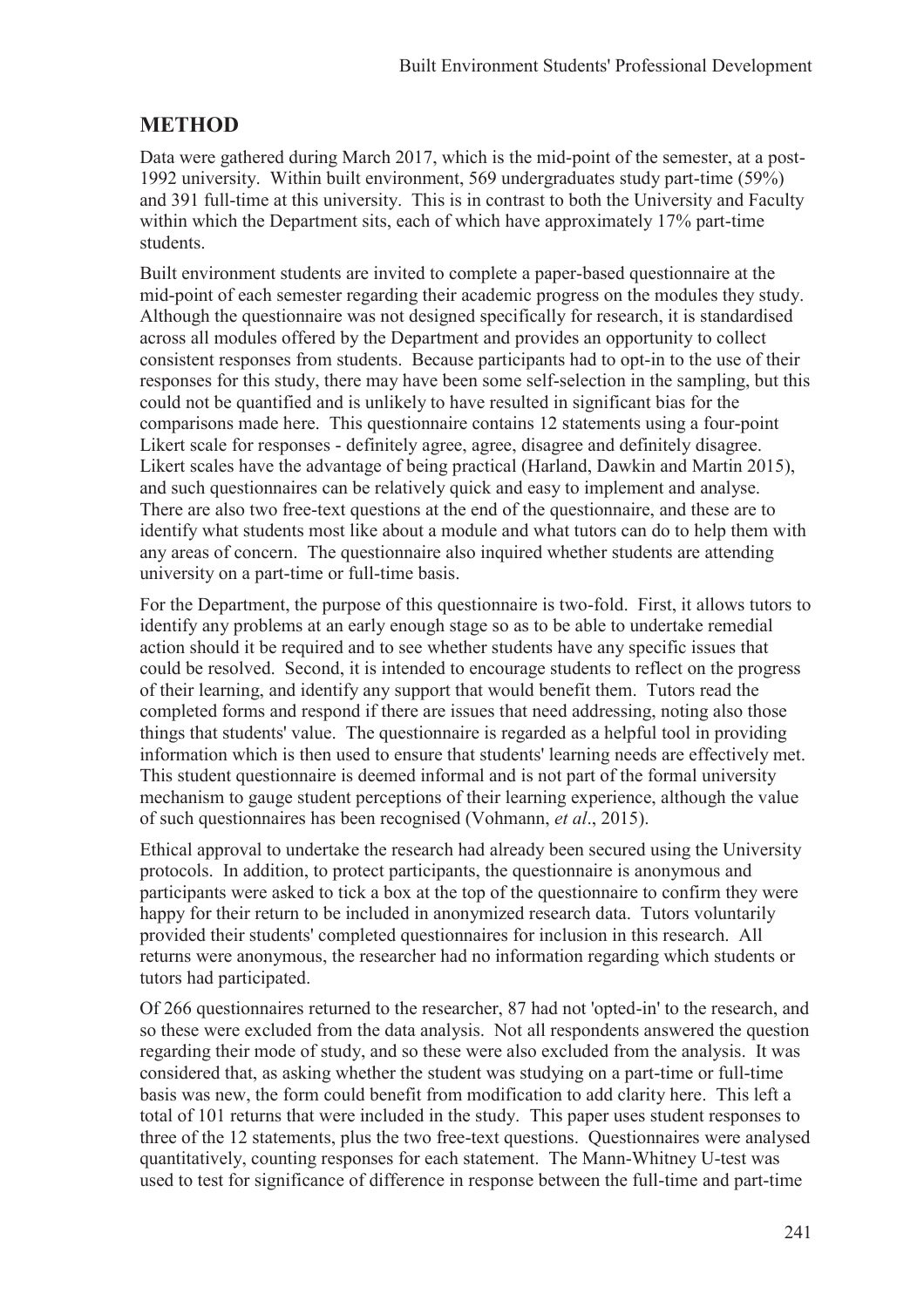students, and Cronbach's alpha coefficient of internal consistency was calculated for the same data. Both analyses were undertaken using SPSS (Gray 2014). The free text comments were analysed using thematic analysis which is considered flexible (Braun and Clarke 2006) and appropriate for analysis of such data.

# **FINDINGS AND DISCUSSION**

### **Findings**

It must first be noted that the overwhelming majority of students evaluated their learning experience positively. That the courses under study provide an effective learning experience is well established, for example in external examiner reports and continued professional body recognition. This work is concerned to examine students' perception of part of that experience in order to inform and develop pedagogic practice.

Checking for consistency, Cronbach's alpha coefficient of reliability was calculated as 0.985. This is considered within the acceptable limit of reliability (Gozum and Hacihasanoglu 2009).

In response to the statement 'I understand how this module links with employment as a professional in the built environment' there was a difference in strength of feeling of response between full-time and part-time students (Table 1).

*Table 1: Proportional responses to the statement "I understand how this module links with employment as a professional in the built environment" from full-time and part-time students, with the Mann-Whitney U-test for significance of difference between the two groups* 

|                                 | Definitely<br>agree | Agree | Disagree | Definitely<br>disagree |
|---------------------------------|---------------------|-------|----------|------------------------|
| Full-time student<br>$(n=34)$ * | 74%                 | 26%   | $0\%$    | $0\%$                  |
| Part-time student<br>$(n=67)$   | 40%                 | 58%   | $2\%$    | $0\%$                  |

*\* n = number of responses for this group* 

Part-time students were more likely to evaluate this as agree rather than definitely agree. Full-time students were more to evaluate this as definitely agree that their learning experience linked with employment as a professional in the built environment. Very few students disagreed and none definitely disagreed with the statement, indicating that almost all students could recognise links between their academic study and professional practice. There was a statistically significant difference in strength of feeling in responses between the two modes of study (Table 1).

In response to the statement 'The assessment develops my knowledge / skills', part-time students were again more likely to evaluate this as agree rather than definitely agree (Table 2). Full-time students were more likely to 'definitely agree' with the statement. No full-time students disagreed or definitely disagreed. The difference in responses between the two groups were again significant (Table 2).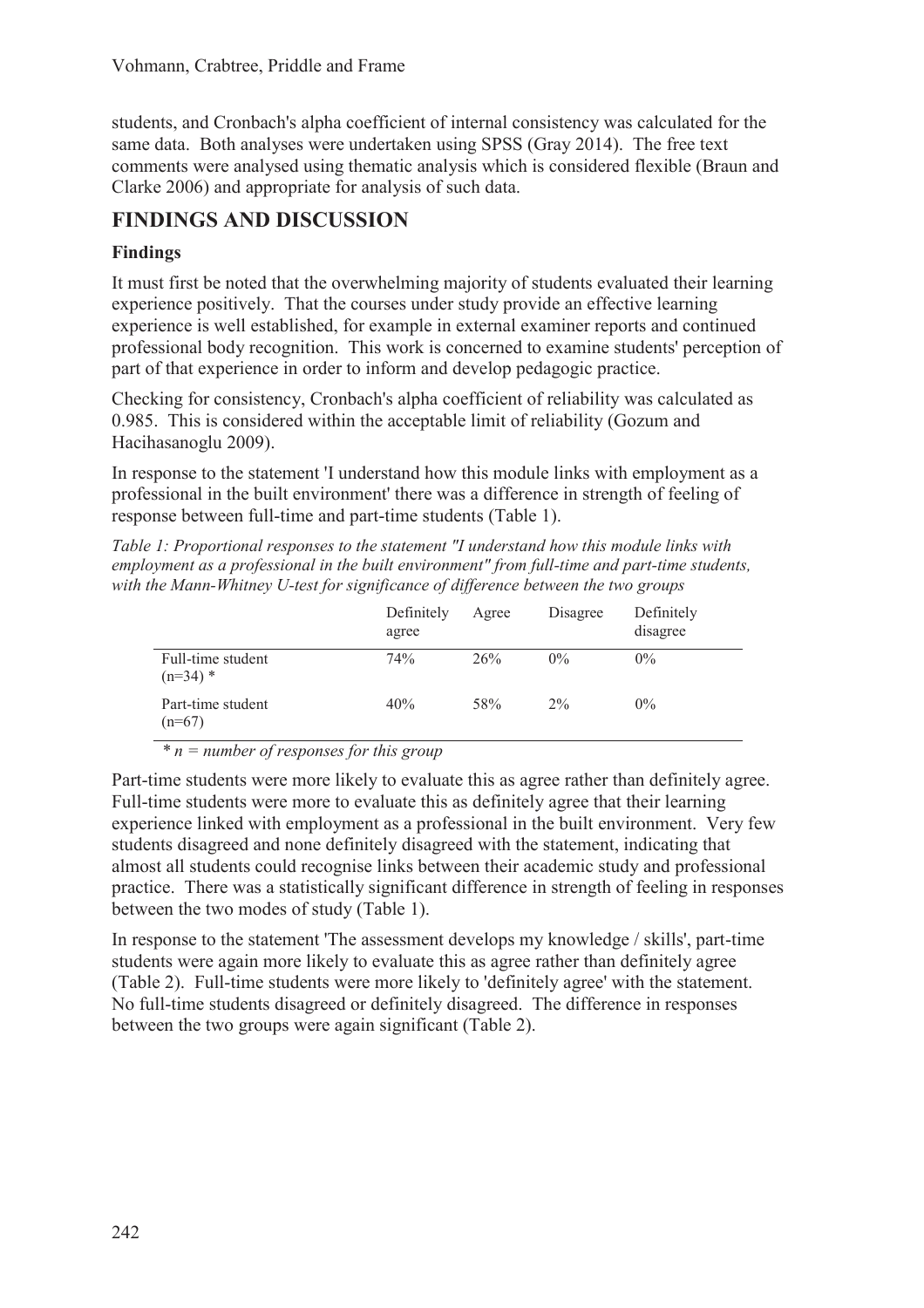| Table 2: Proportional responses to the statement "The assessment develops my professional"  |
|---------------------------------------------------------------------------------------------|
| knowledge / skills" from full-time and part-time students, with the Mann-Whitney U-test for |
| significance of difference between the two groups                                           |
|                                                                                             |

|                                                                                                                                                                                                                                                                                                                                    | Definitely<br>agree | Agree | Disagree | Definitely<br>disagree |  |
|------------------------------------------------------------------------------------------------------------------------------------------------------------------------------------------------------------------------------------------------------------------------------------------------------------------------------------|---------------------|-------|----------|------------------------|--|
| Full-time student<br>$(n=33)$                                                                                                                                                                                                                                                                                                      | 55%                 | 45%   | $0\%$    | $0\%$                  |  |
| Part-time student<br>$(n=67)$                                                                                                                                                                                                                                                                                                      | 27%                 | 63%   | 10%      | $0\%$                  |  |
| $\mathbf{M}$ $\mathbf{H}$ $\mathbf{H}$ $\mathbf{H}$ $\mathbf{H}$ $\mathbf{H}$ $\mathbf{H}$ $\mathbf{H}$ $\mathbf{H}$ $\mathbf{H}$ $\mathbf{H}$ $\mathbf{H}$ $\mathbf{H}$ $\mathbf{H}$ $\mathbf{H}$ $\mathbf{H}$ $\mathbf{H}$ $\mathbf{H}$ $\mathbf{H}$ $\mathbf{H}$ $\mathbf{H}$ $\mathbf{H}$ $\mathbf{H}$ $\mathbf{H}$ $\mathbf{$ |                     |       |          |                        |  |

*Mann-Whitney U = 814 p < 0.01* 

It is possible that the difference may have arisen because full-time students had little or no professional experience from which to draw, and so their expectations were different from those of part-time students. The full-time students may have had a more acute awareness of their professional knowledge and skills development. In other words they were learning about new things which they had not previously encountered.

Not all students responded to the statement 'feedback has helped clarify things I did not understand', instead leaving this part of the questionnaire blank. Of those students who did respond, a number of students disagreed or definitely disagreed with the statement (Table 3). No other statement received such strong negative responses, and again parttime students were less inclined to agree overall (Table 3).

*Table 3: Proportional responses to the statement "Feedback has helped clarify things I did not understand" from full-time and part-time students, with the Mann-Whitney U-test for significance of difference between the two groups* 

|                               | Definitely<br>agree | Agree | Disagree | Definitely<br>disagree |
|-------------------------------|---------------------|-------|----------|------------------------|
| Full-time student<br>$(n=33)$ | 43%                 | 33%   | 21%      | 3%                     |
| Part-time student<br>$(n=63)$ | 11%                 | 48%   | 36%      | $5\%$                  |

*Mann-Whitney U = 748 p < 0.01* 

In response to the free-text question 'what do you most like about the module?' part-time students frequently commented on the extent to which their academic learning related to their work, in particular regarding those things they found valuable. For full-time students there was little such recognition. They wrote about pedagogic and timetabling aspects of their module; for example, 'breaks up the lectures' was apparently considered a positive feature.

Few students answered the question 'How can module staff help you with any areas of concern or improve the module?' Of those that did, there was some reference to receiving more professional practice guidance or information, and this was more frequently made by part-time students, which is perhaps counter-intuitive. Students from both modes of study expressed concern regarding particular aspects of their learning experience - clarity regarding the detail of assessment requirements, understanding coursework criteria, and receiving feedback.

#### **Discussion**

Findings above suggest that, interestingly, mode of study was an important factor in students' perceptions of their development of professional knowledge and skills. This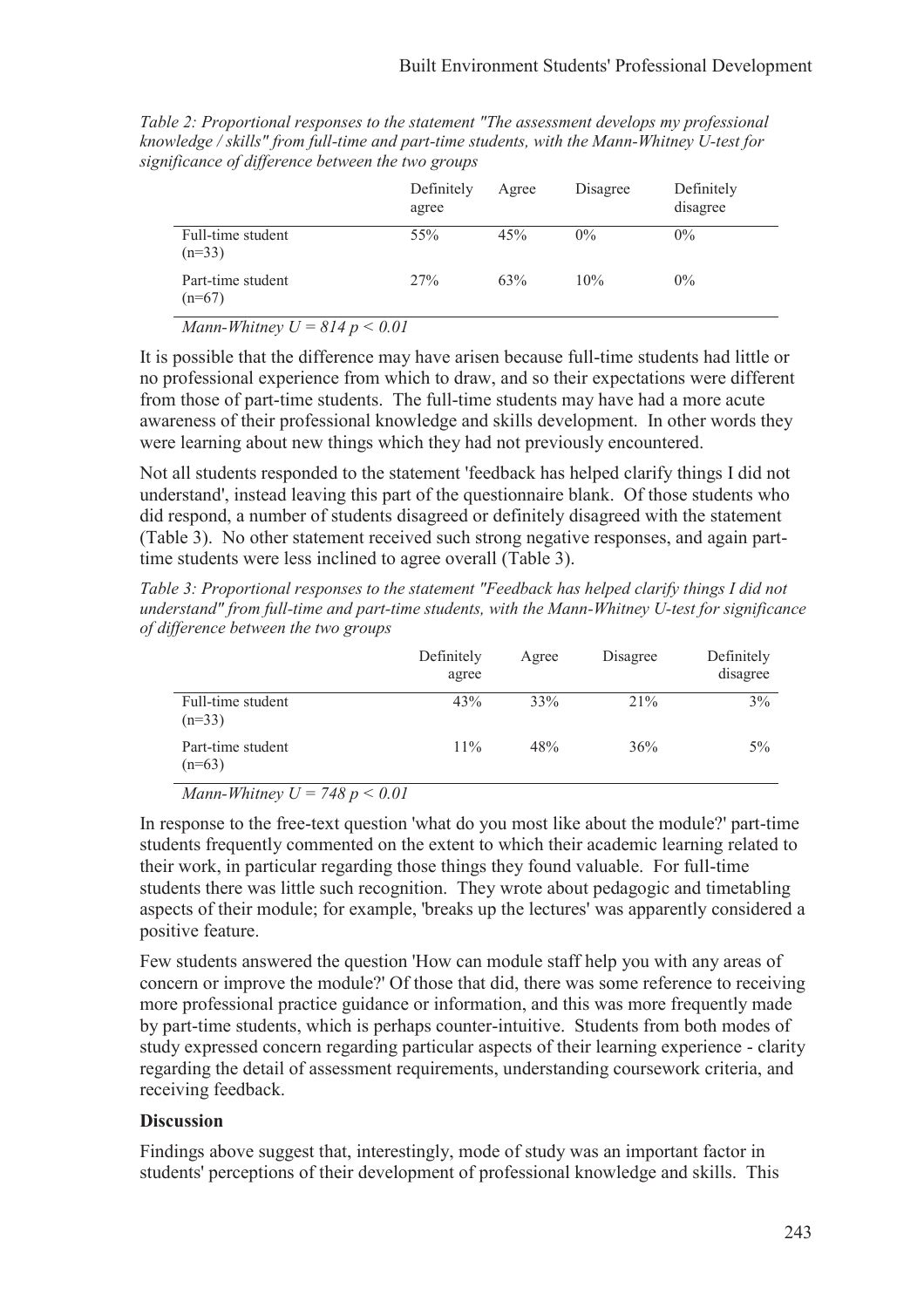was statistically significant. Mode of study may have consequences for students' perceptions of what is valuable to support their learning and what is less effective. In turn, this should inform pedagogic practice. Such perceptions of what is appropriate may be shaped by students' own professional experience. It is possible that part-time students, with their professional experience, are more demanding in respect of development of professional knowledge and skills in their formal learning. However, their own professional experience may not necessarily reflect the wider industry nor develop broader skills that profit graduates' careers and industry needs. Full-time undergraduates, without industrial experience, may be less critical of their formal learning as they have nothing with which to compare it, or knowledge or expectations of what might be appropriate to help their learning.

It is also possible that curriculum design or pedagogic practice, or both, may, perhaps, be skewed towards one or other group of students. This is a point that requires further investigation.

Potentially, students may conflate education and training, not appreciating the distinction between the two. Students may perceive higher education as courses that enable them to be more proficient in their day-to-day employment tasks, but do not recognise the value of broader aspects for their professional development.

It was interesting to note the slightly smaller number of responses to the question regarding feedback (Table 3). Different conceptions of feedback, ranging from promoting learning to critique of the final submission (Evans 2013), may also affect students' ability to comment on it. Some of these students who responded had an unfavourable evaluation of feedback by the mid-point of the semester. These evaluations of feedback indicate an opportunity to enhance pedagogic practice. Either students do not recognise feedback or tutors make insufficient use of feedback as a pedagogic device, each of these being rather unsatisfactory, as feedback is considered important to help learning (Hattie and Timperley 2007). Given that feedback on performance is usually "the most important factor in learning" (Eraut 2004: 803), feedback has an especially important pedagogic role to play. Learning from reflection (Schön 1991), with feedback as integral to this, is a valuable yet perhaps under-used device.

It is also interesting to observe that full-time students expressed less dissatisfaction with feedback than the part-time students. Reasons for this difference in response between the modes of study are unclear. Possibly part-time students may be more critical, anticipating that formal HE study will offer them new perspectives on their own practice or they may expect feedback to align with their own professional practice. Nevertheless, the depth of feeling and difference between the two groups in response to this question was unexpected and further investigation of this finding considered necessary.

## **CONCLUSIONS**

These findings suggest that there is opportunity to enhance the student learning experience. It seems that there may be different learning needs of part-time and full-time students. This may necessitate finding solutions to the different learning needs of students with these different modes of study, since employment as a built environment professional seems to have some bearing on student perception of their academic learning.

Although based on a relatively small sample, and findings should be treated with caution, this paper nevertheless suggests there is scope for further research. This study has shown that students' perception of their learning experience may be shaped by their mode of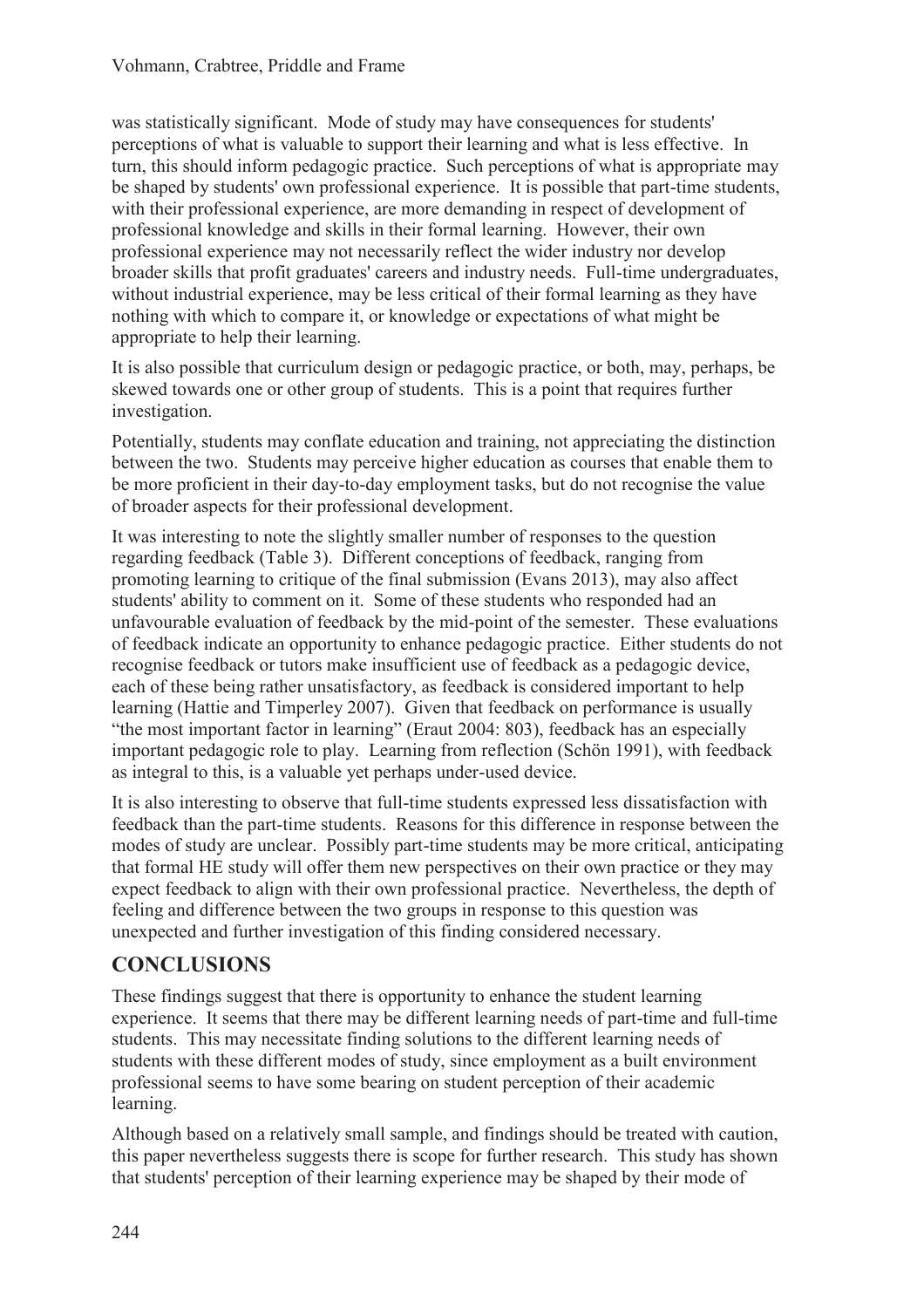study. There is also scope to examine how tutors can enhance the feedback aspect of their practice earlier in the semester for students' benefit, and also to explore how students could recognise and benefit from this.

Developing students' knowledge and skills through a more tailored pedagogic approach has potential to enhance the efficacy of built environment HE courses. Although it is recognised that students perceive they are developing appropriate knowledge and skills, nevertheless there seems to be the potential to enhance this. To further develop their learning and development as effective practitioners, students with different modes of study may benefit from tutors deployment of revised pedagogic approaches.

One key role of HE is to provide industry with effective practitioners (Leitch 2006). Indeed, employers value academic qualifications but also want graduates to possess appropriate professional skills (Hoxley and Wilkinson 2006). This paper suggests there may be scope to enhance students' learning experience by tailoring it to suit their particular needs associated with mode of study, rather than taking a one-size-fits-all approach. In view of the need for HEIs to be as efficient and effective as possible in the current uncertain economic and political climate, this paper suggests a challenge and an opportunity.

## **REFERENCES**

- Argyris, C and Schön, D A (1996) *Organizational Learning II. Theory, Method, and Practice*. New York: Addison-Wesley Publishing.
- Ashford-Rowe, K, Herrington, J and Brown, C (2014) Establishing the critical elements that determine authentic assessment. *Assessment and Evaluation in Higher Education*, **39**(2), 205-222.
- Bates, E A and Kaye, L K (2014) I'd be expecting caviar in lectures: The impact of the new fee regime on undergraduate students' expectations of Higher Education. *Higher Education*, **67**(5), 655-673.
- Bates, J, Konkin, J, Suddards, C, Dobson, S and Pratt, D (2013) Student perceptions of assessment and feedback in longitudinal integrated clerkships. *Medical Education*, **47**(4), 362-374.
- Bertram, C, Mthiyane, N and Mukeredzi, T (2013) 'It will make me a real teacher': Learning experiences of part-time PGCE students in South Africa. *International Journal of Educational Development*, **33**(5), 448-456.
- Blanden, J, Buscha, F, Sturgis, P and Urwin, P (2010) *Measuring the Returns to Lifelong Learning*. London: Centre for the Economics of Education, London School of Economics.
- Braun, V and Clarke, V (2006) Using thematic analysis in psychology. *Qualitative Research in Psychology*, **3**(2), 77-101.
- Callender, C and Little, B (2015) The hidden benefits of part-time higher education study to working practices: Is there a case for making them more visible? *Journal of Education and Work*, **28**(3), 250-272.
- CBI (2007) *Shaping Up for the Future The Business Vision for Education and Skills*. London: Confederation of British Industry.
- CBI (2012) *Learning to Grow: What Employers Need from Education and Skills. Education and Skills Survey 2012*. London: Confederation of British Industry.
- Crabtree, P J (2014) *The Optimisation Of Construction Management Higher Education to Promote Professional Competencies and Professional Capability*. Unpublished Ph.D. Thesis, Department of Engineering and the Built Environment, Anglia Ruskin University.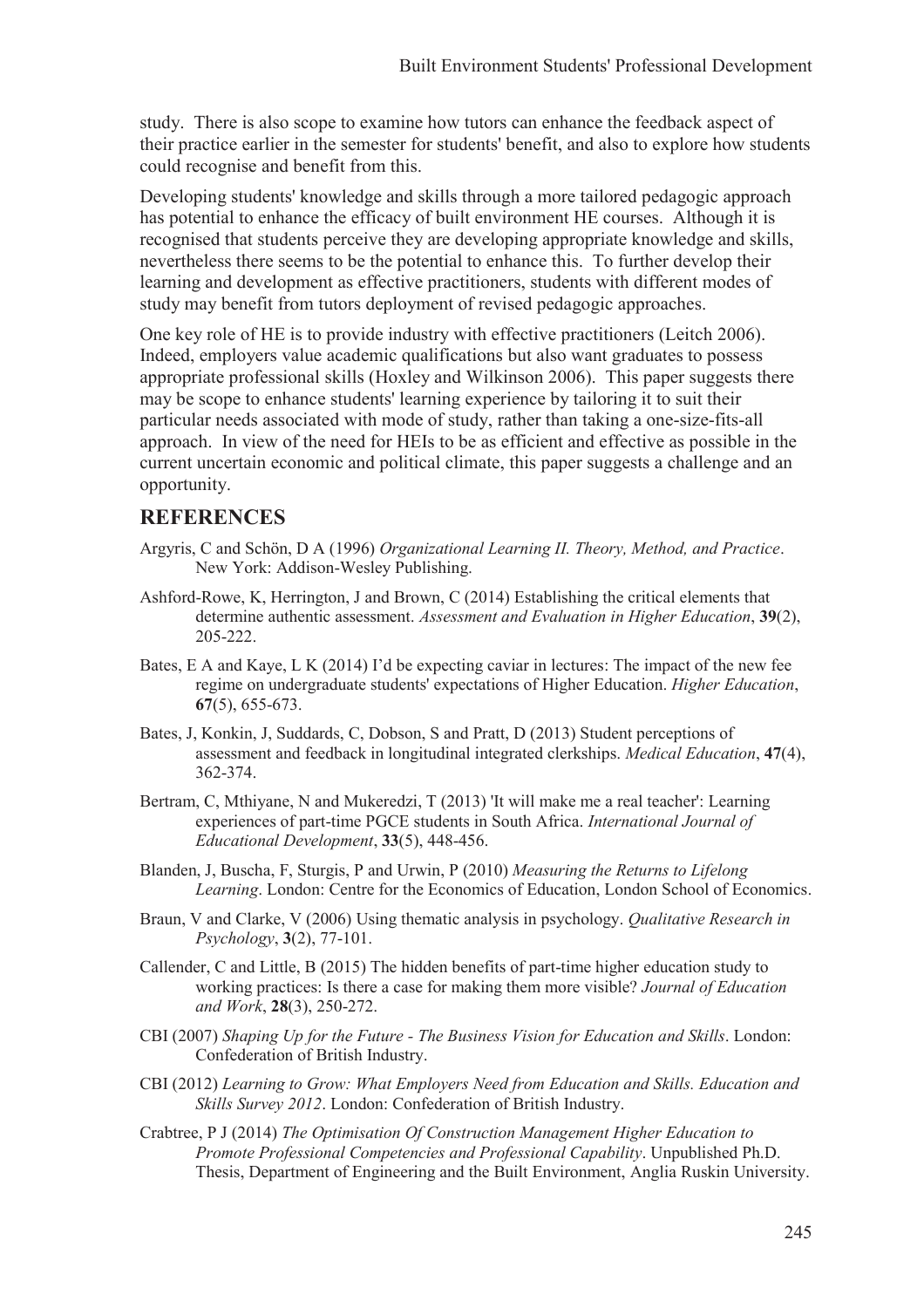- Department for Business, Innovation and Skills (2011) *Higher Education: Students at the Heart Of The System*. London: HMSO.
- Eraut, M (2004) A wider perspective on assessment. *Medical Education*, **38**(8), 803-804.
- Evans, C (2013) Making sense of assessment feedback in higher education. *Review of Educational Research*, **83**(1), 70-120.
- Gozum, S and Hacihasanoglu, R (2009) Reliability and validity of the Turkish adaptation of medication adherence self-efficacy scale in hypertensive patients. *European Journal of Cardiovascular Nursing*, **8**, 129-136.
- Gibbs, P, Jones, W R and Oosthuizen, S (2013) Part-time study: The new paradigm for higher education? A selection of papers from the 2012 conference of the Universities Association for Lifelong Learning. Guest editorial: UALL conference 2012. *Higher Education, Skills and Work-based Learning*, **3**(2), 88-93.
- Gray, D E (2014) *Doing Research in the Real World*. London: Sage Publications Ltd.
- Harland, N J, Dawkin, M J and Martin, D (2015) Relative utility of a visual analogue scale vs a six-point Likert scale in the measurement of global subject outcome in patients with low back pain receiving physiotherapy. *Physiotherapy*, **101**(1), 50-54.
- Hasson, F, McKenna, H P, and Keeney, S, (2013) A qualitative study exploring the impact of student nurses working part time as a health care assistant. *Nurse Education Today*, **33**(8), 873-879.
- Hattie, J and Timperley, H (2007) The power of feedback. *Review of Educational Research*, **77**(1), 81-112.
- HEFCE (2016) *National Student Survey*. Bristol: Higher Education Funding Council for England.
- HEFCW (2014) *Part-Time Higher Education. Position Statement*. Caerphilly: Higher Education Funding Council for Wales.
- Honey, P and Mumford, A (1992) *The Manual of Learning Styles*. Maidenhead: Peter Honey.
- Hoxley, M and Wilkinson, S (2006) The employers' perspective of the impact of RICS education reform on building surveying. *Structural Survey*, **24**(5), 405-411.
- Hyatt, D F (2005) 'Yes a very good point!' A critical genre analysis of a corpus of feedback comments on Masters of Education assignments. *Teaching in Higher Education*, **10**(3), 339-353.
- Kandiko, C B and Mawer, M (2013) *Student Expectations and Perceptions of Higher Education*. London: King's Learning Institute.
- Lamond, J, Proverbs, D and Wood, T (2013) *What Matters to Built Environment Students: An Analysis of the National Student Survey (NSS) and Key Information Sets (KIS) Data*. York: The Higher Education Academy.
- Leitch, S (2006) *Prosperity for All in the Global Economy World Class Skills*. London: HM Treasury.
- QAA (2012) *Understanding Assessment: It's Role in Safeguarding Academic Standards and Quality in Higher Education*. Gloucester: The Quality Assurance Agency for Higher Education.
- Rawlins, J and Marasini, M (2011) Are the construction graduates on CIOB accredited degree courses meeting the skills required by the industry? *In*: Egbu, C and Lou, E C W (Eds.), Proceedings of the 27th Annual ARCOM Conference, 5-7 September 2011, Bristol, UK. Association of Researchers in Construction Management, 167-74.
- Saddler, D R (1998) Formative assessment: revisiting the territory. Assessment in Education: *Principles, Policy and Practice*, **5**(1), 77-84.